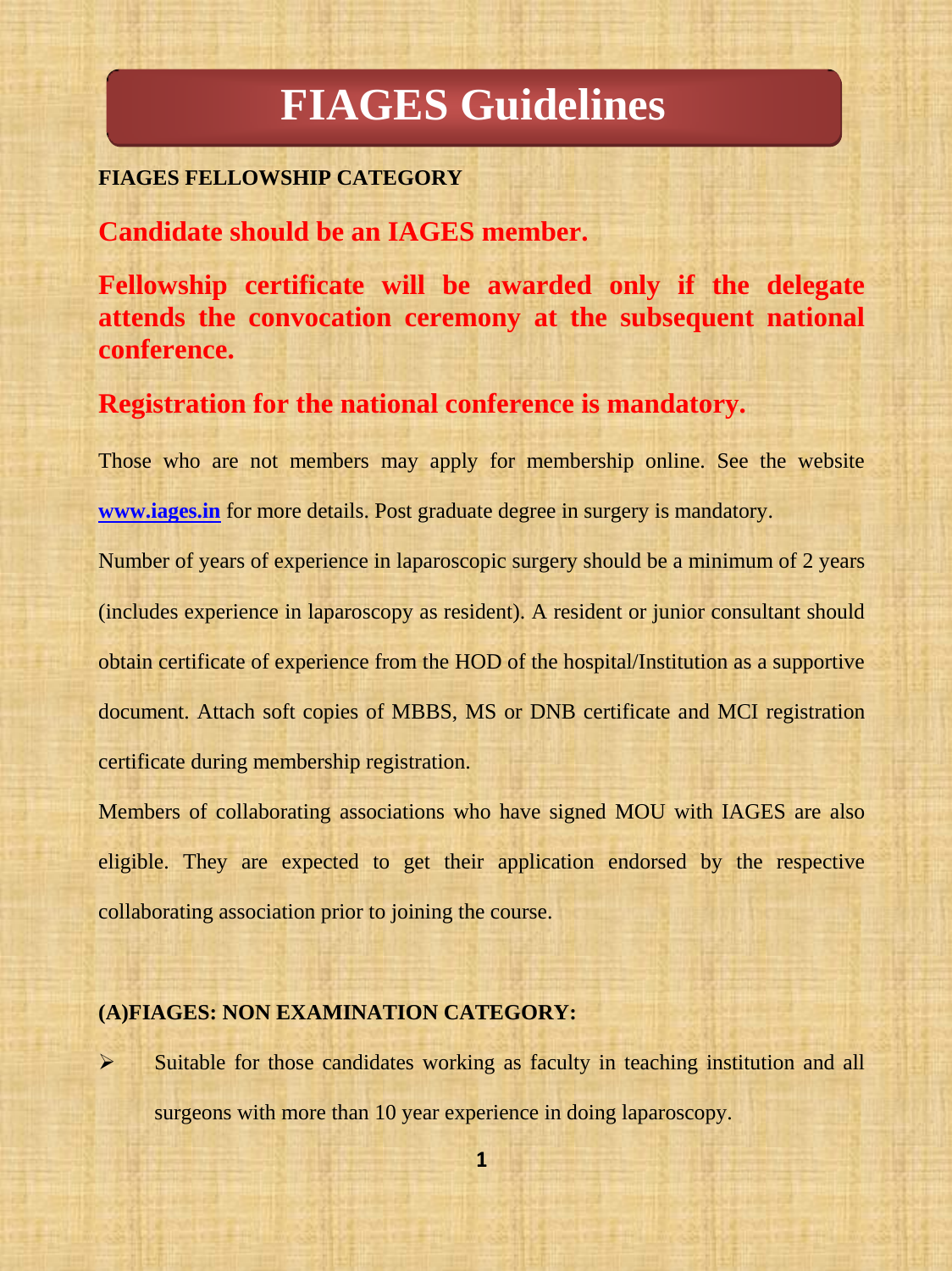- Already an IAGES member or should become IAGES member
- $\triangleright$  Number of laparoscopy done in the last 10 years : >100
- would be eligible to receive the FIAGES fellowship on satisfactory completion of the FIAGES course and the informal interview.

#### **(B) FIAGES: EXAMINATION CATEGORY**

- 1. Suitable for those with a minimum of 2 years experience in laparoscopic surgery (includes experience in laparoscopy as postgraduate/resident).
- 2. Fellow should have experience certificate from HOD, Employer or self if running own hospital.
- 3. Fellow should present an online Log Book. Total 25 cases including all Assisted/ Operated laparoscopic surgeries.

### **FIAGES-NON FELLOWSHIP CATEGORY**

- Online FIAGES is also open to Non members and all surgical postgraduates and interested surgeons across the globe under the Non-Fellowship category where in they are eligible to take this course and receive the certificate of completion of FIAGES course.
- $\triangleright$  They could register and participate in the annual national conference as postgraduates or Non-member category

#### **Logbook**

- Age/Sex/Surgery/Role/Post-op course/Complication/Remarks
- Role Assisted/under supervision/Independent (as drop down)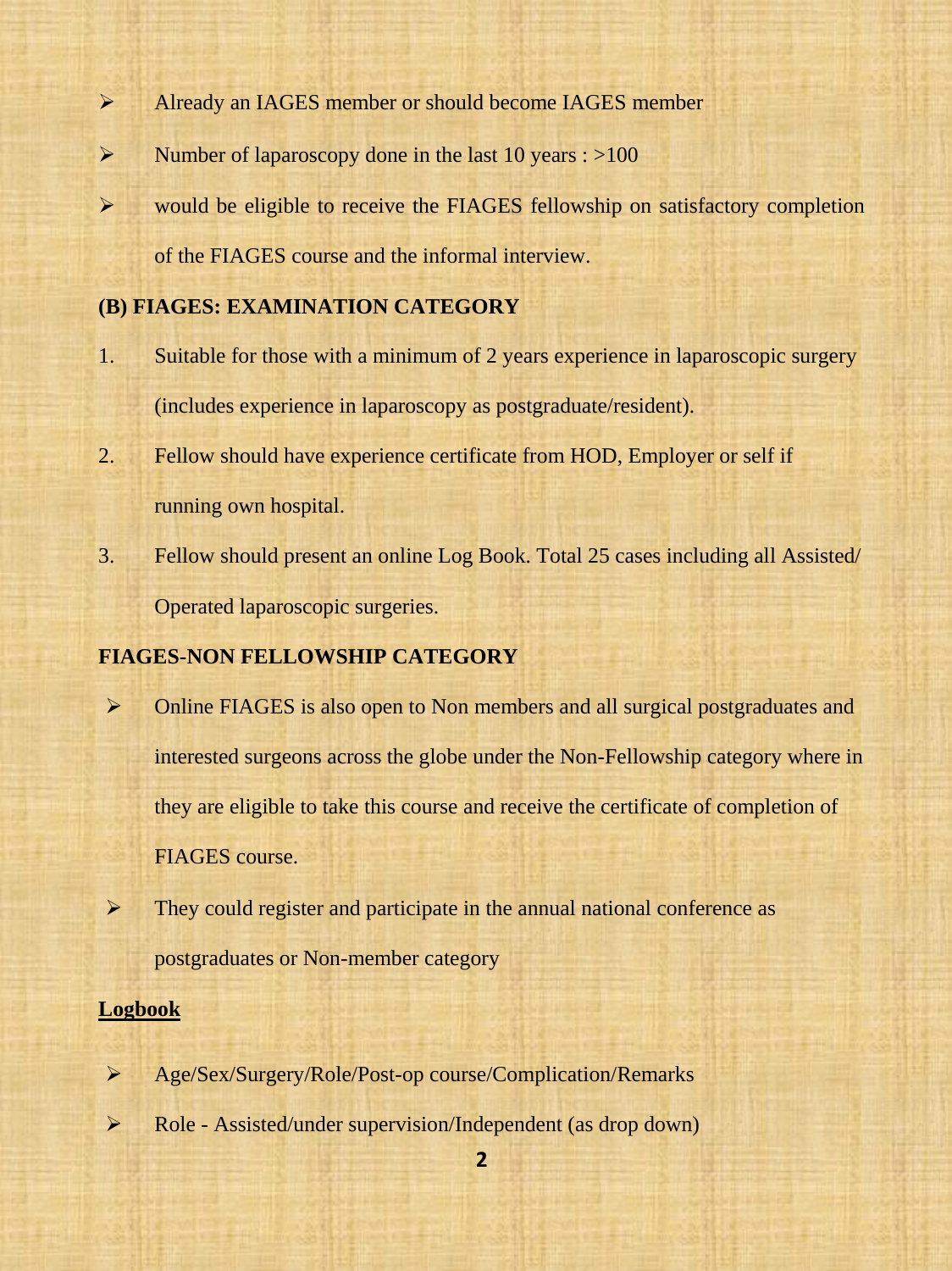- Post-op course Uneventful / Eventful (as drop down)
- Complications Infection, Bleeding, Leak, Stricture, Obstruction, Others (type if others) as drop down
- $\triangleright$  Remarks Type the outcome of the event, if patient has been conservatively managed, Recovered, Diseased, Transferred, etc

## **FIAGES Syllabus**

| S.No             | <b>TOPICS</b>                                |
|------------------|----------------------------------------------|
| 1.               | HISTORY AND INTRODUCTION TO LAPAROSCOPY      |
| 2.               | VISION D / D                                 |
| 3.               | <b>INSTRUMENTS, ACCESSORIES</b>              |
| $\overline{4}$ . | <b>STAY STERILE</b>                          |
| 5.               | <b>ENERGY SOURCES</b>                        |
| 6.               | <b>ERGONOMICS &amp; HOW TO TRAIN FURTHER</b> |
| 7.               | <b>ENTRY INTO ABDOMEN</b>                    |
| 8.               | <b>KNOTS &amp; SUTURES</b>                   |
| 9.               | <b>STANDARD LAP CHOLE</b>                    |
| 10.              | <b>DIFFICULT LAP CHOLE</b>                   |
| 11.              | ANESTHESIA IN LAPAROSCOPY FOR SURGEONS       |

**3**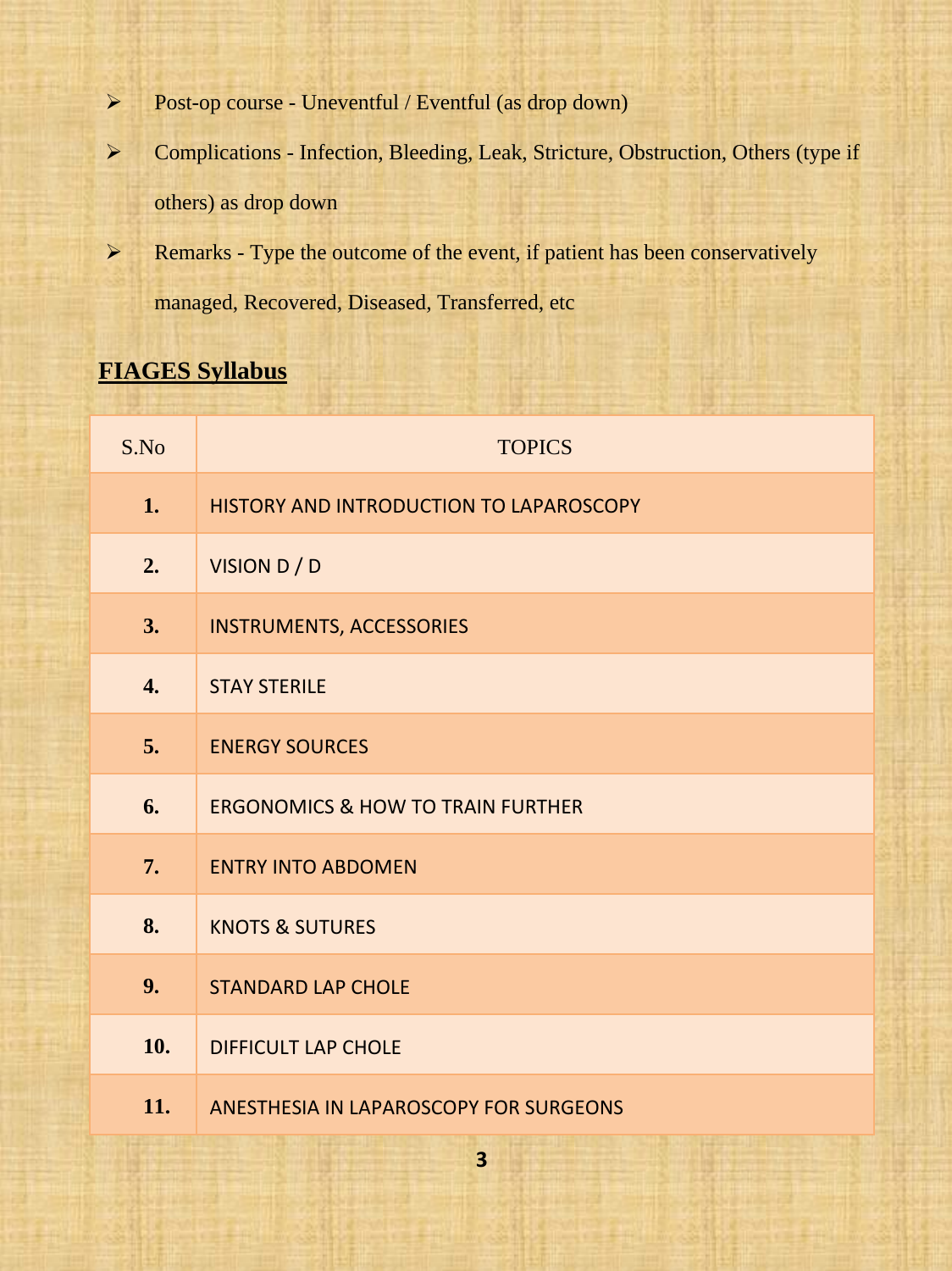| 12. | <b>BILIARY INJURY - WHAT TO DO</b>                 |
|-----|----------------------------------------------------|
| 13. | LAP CBD STONE MANAGEMENT                           |
| 14. | <b>COMPLICATIONS OF LC -PANEL</b>                  |
| 15. | LAP APPENDECTOMY                                   |
| 16. | LAP IN ACUTE ABDOMEN - Includes Gynae. No Appendix |
| 17. | <b>ENDO ANATOMIC VIEW - GROIN HERNIA</b>           |
| 18. | <b>TAPP</b>                                        |
|     | <b>GUIDELINES FOR LAPAROSCOPY IN COVID ERA</b>     |
| 19. | MESH & TACKS - Single / Reuse for Hernia           |
| 20. | <b>VENTRAL HERNIA - IPOM and IPOM Plus</b>         |
| 21. | <b>AWR</b>                                         |
| 22. | <b>LAP HIATAL SURGERY</b>                          |
| 23. | <b>LAP SPLENECTOMY</b>                             |
| 24. | PSEUDOCYST OF PANCREAS / LIVER - CYSTS / ABSCESSES |
| 25. | LAPAROCOPY FOR BENIGN CONDITIONS OF THE COLON      |
| 26. | <b>MIS IN PROCTOLOGY</b>                           |
| 27. | <b>INTRODUCTION TO BARIATRIC SURGERY</b>           |

**4**